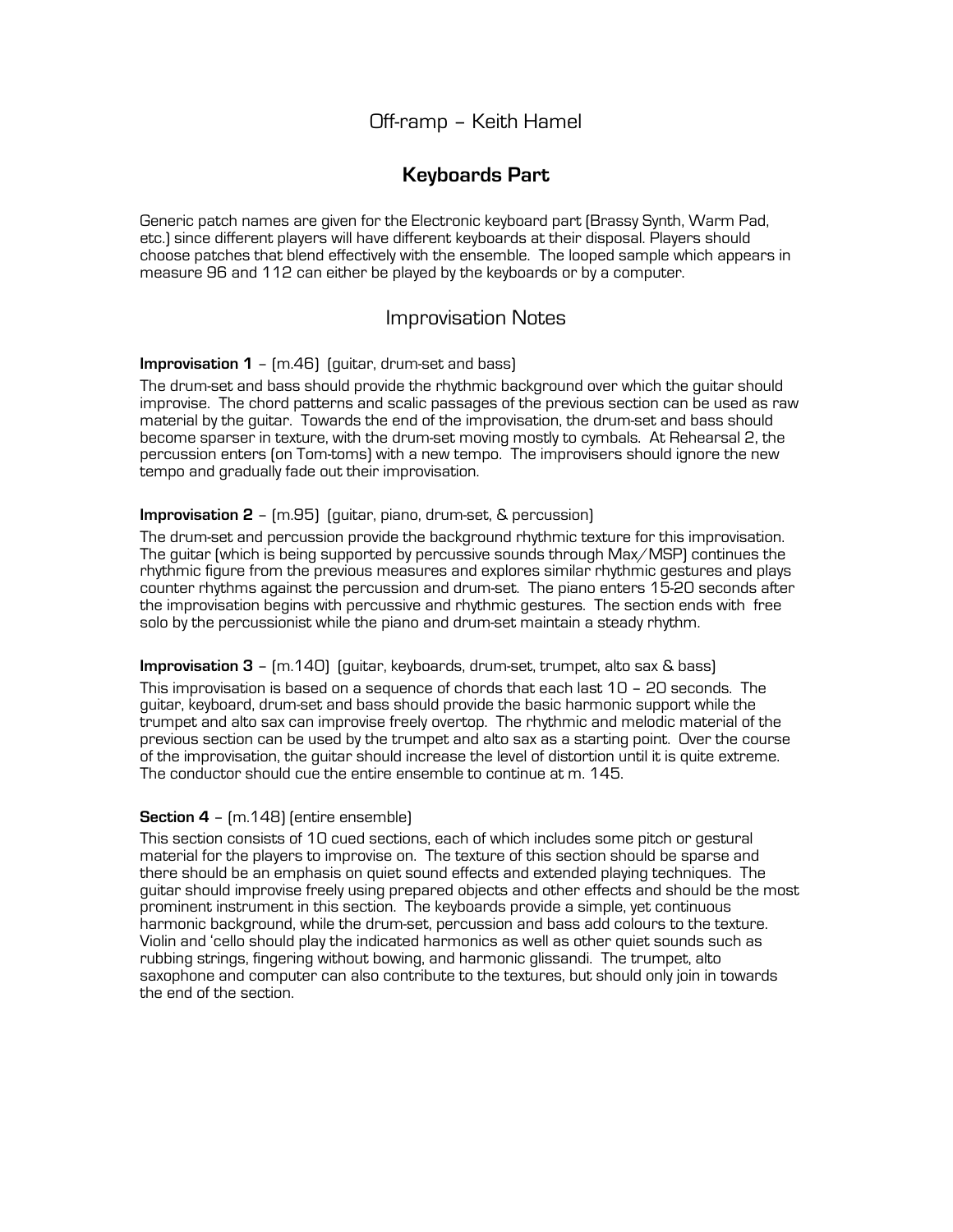







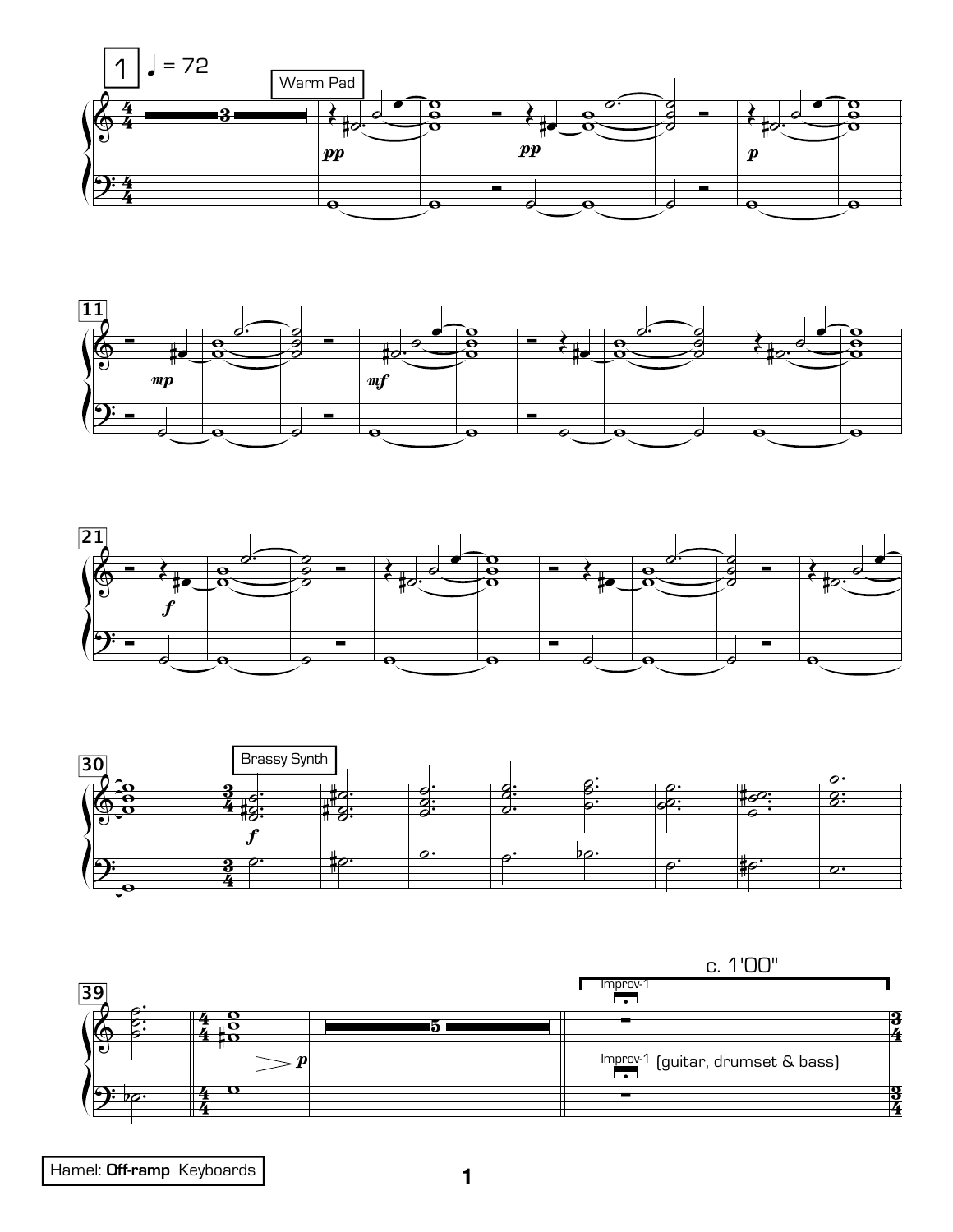









Hamel: Off-ramp Keyboards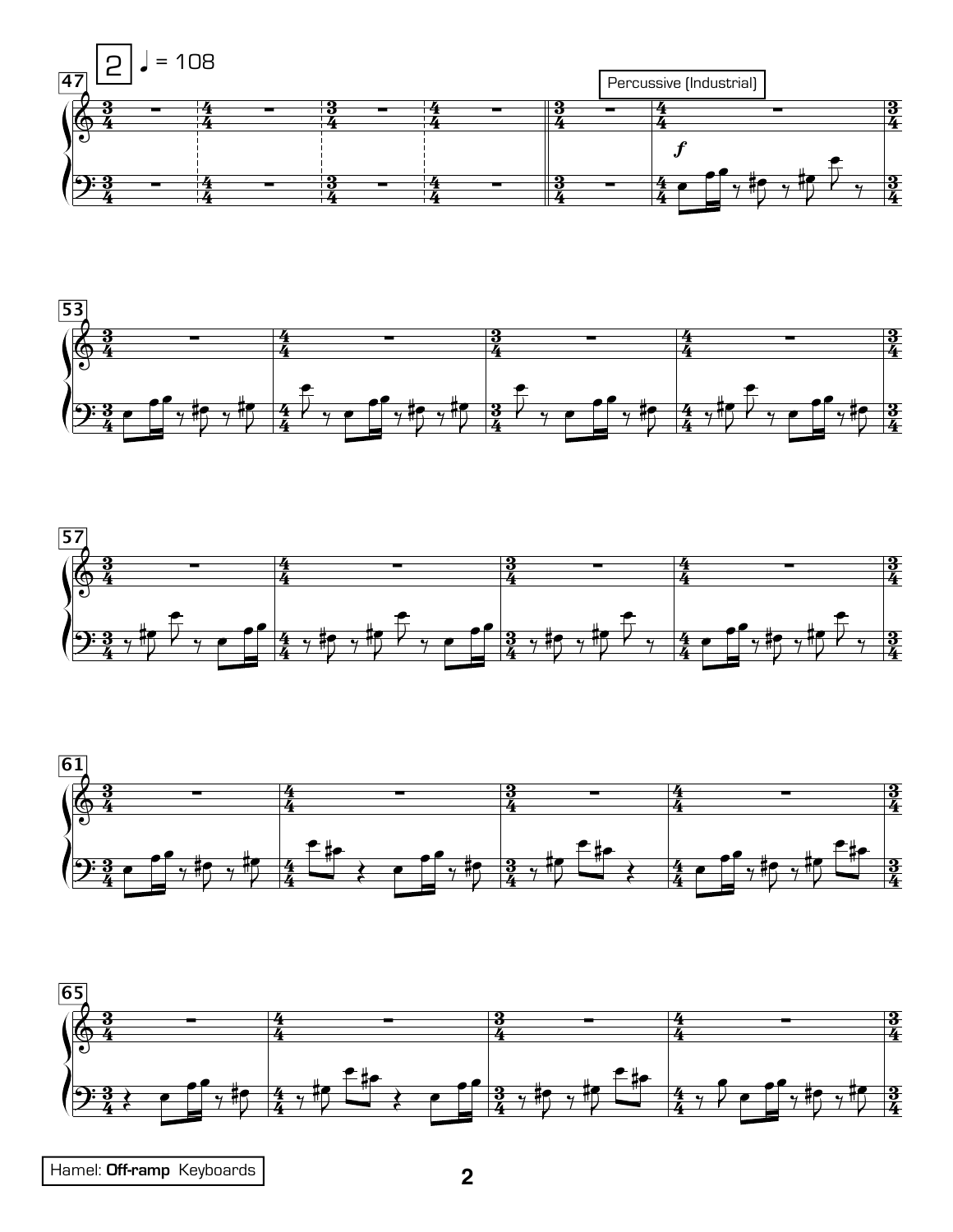









Hamel: Off-ramp Keyboards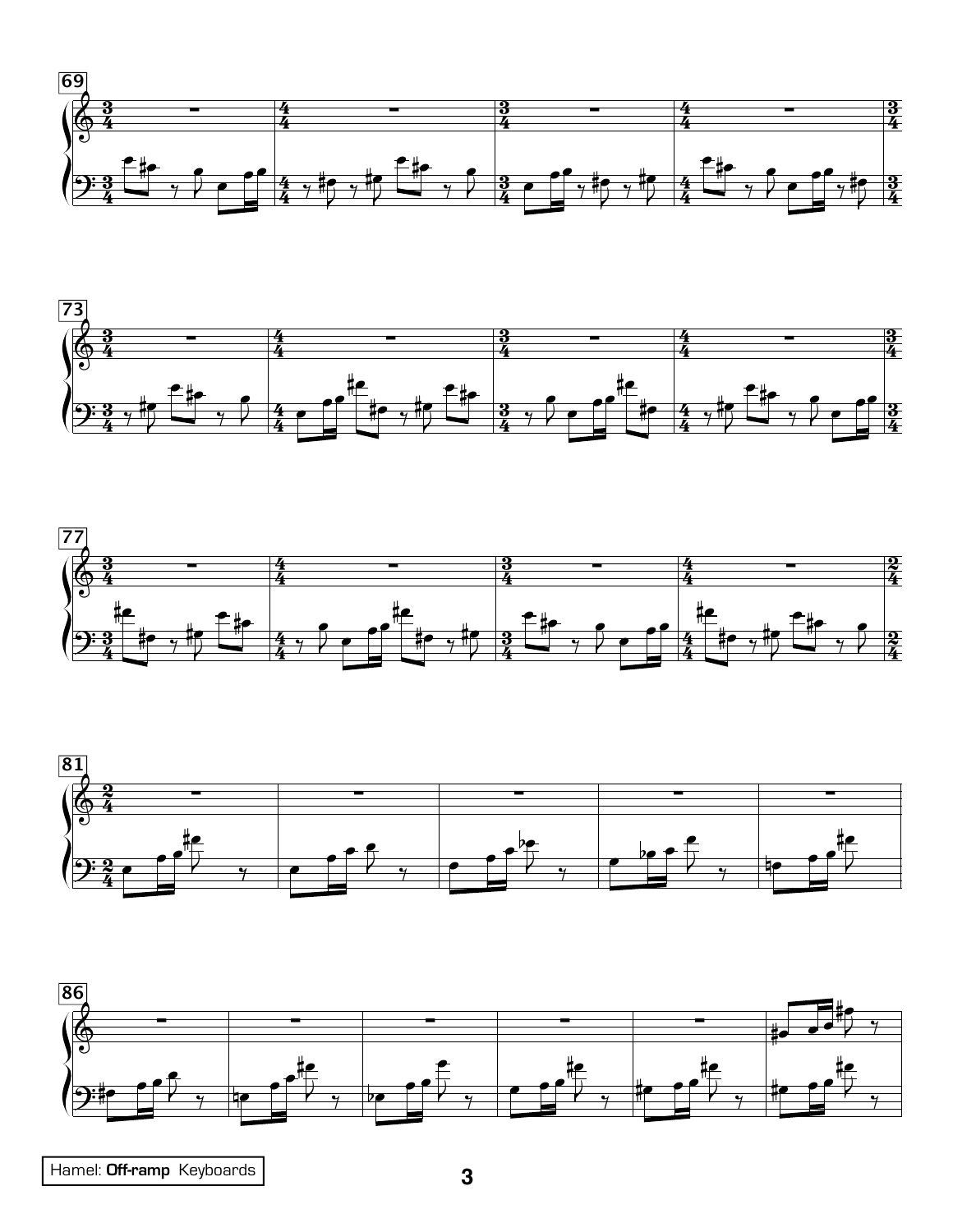







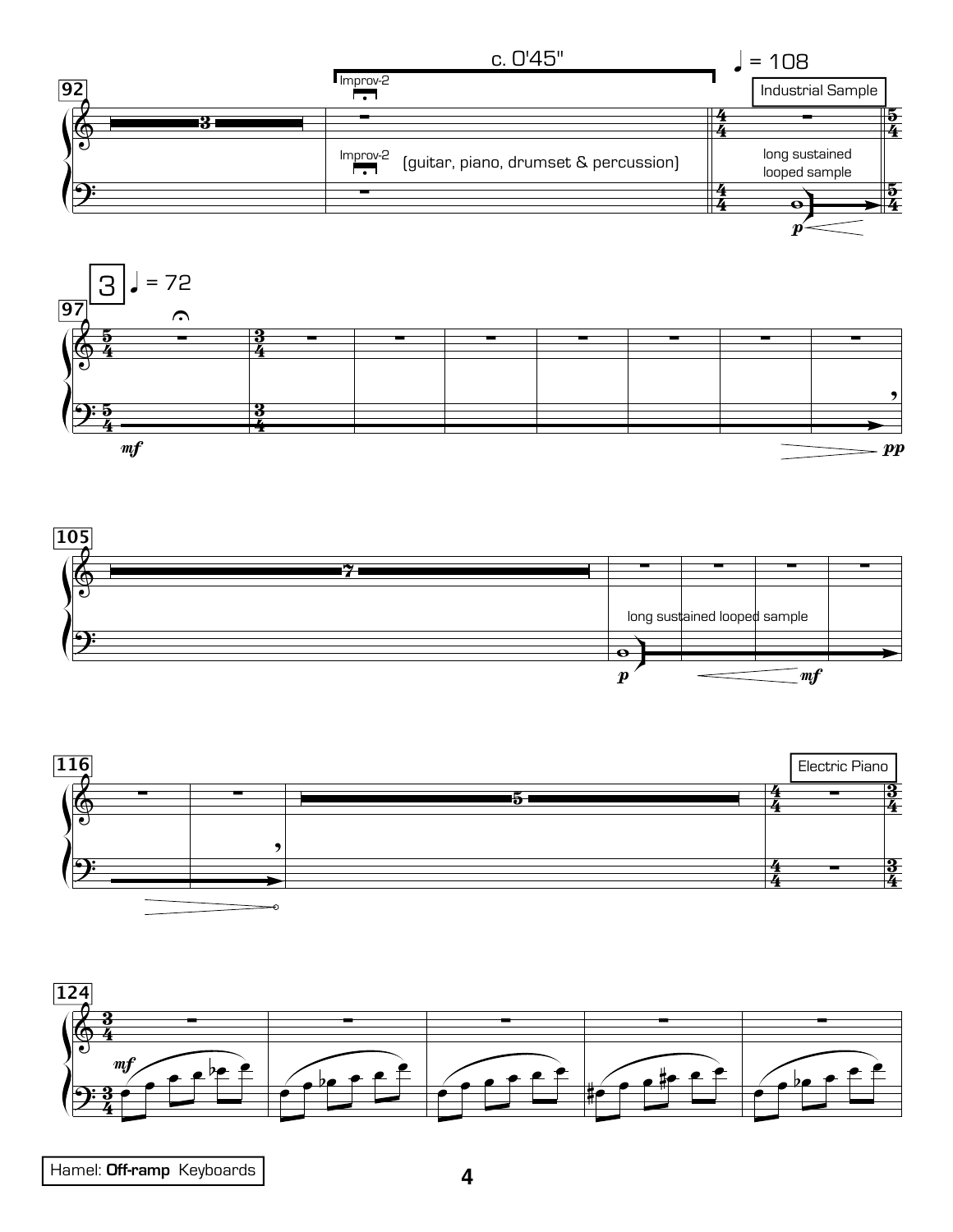









(conductor cues each section change)

Hamel: Off-ramp Keyboards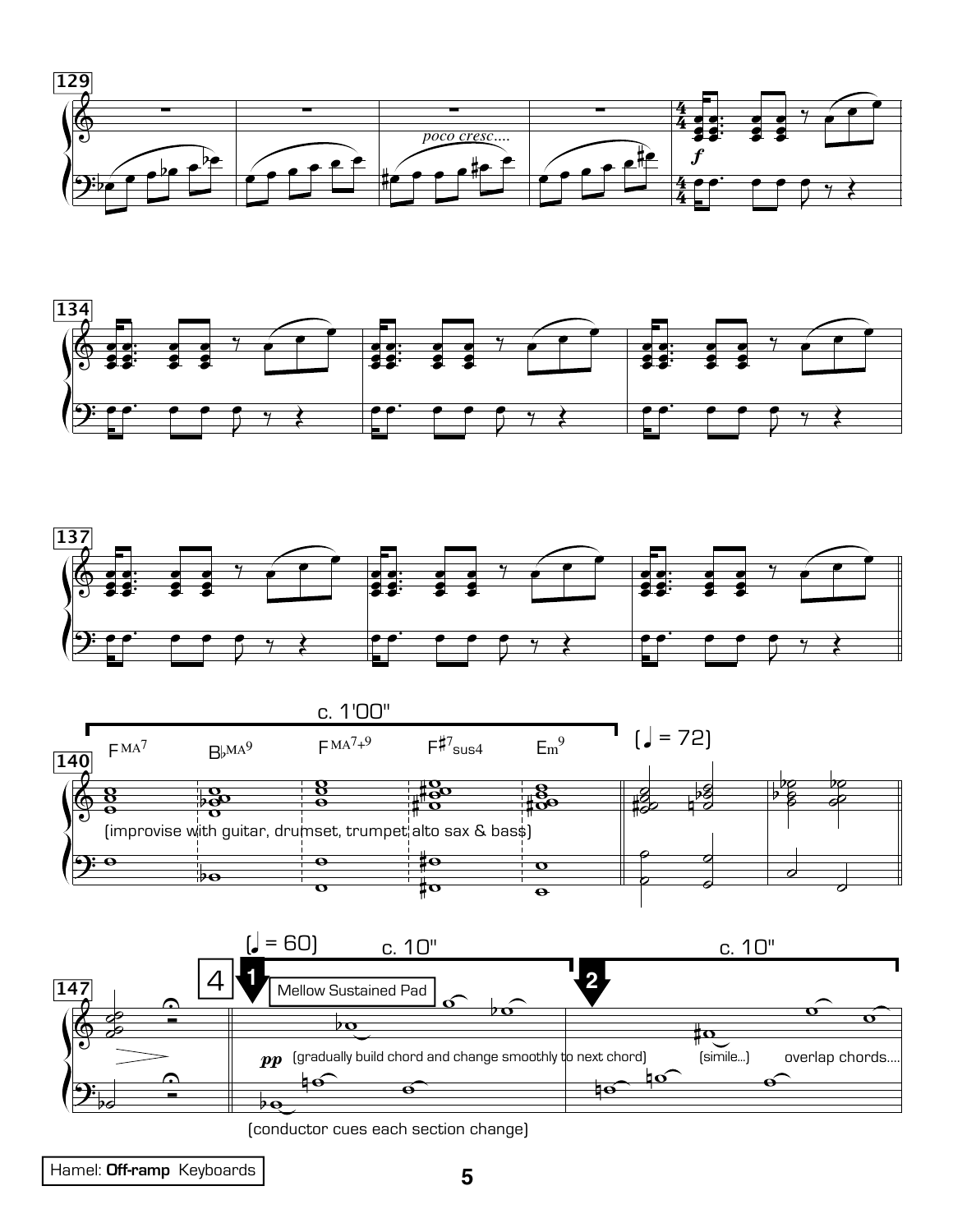